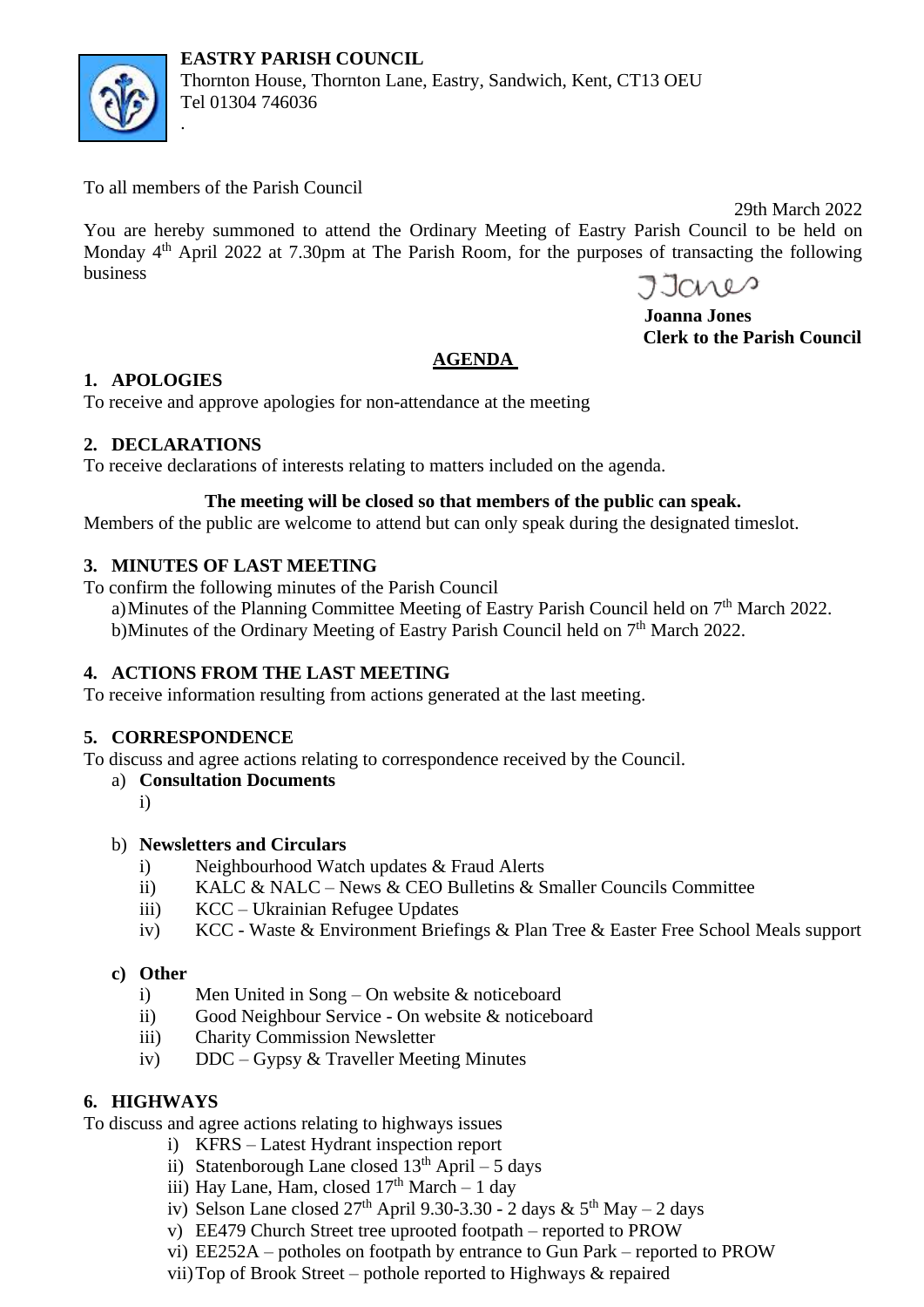viii) Access sign damaged at pond – reported to Highways

### **7. FINANCE**

To discuss financial matters affecting the council.

- i) EE monthly plan to increase by 7.5%
	- ii) AGAR instructions issued deadline  $1<sup>st</sup>$  July
	- iii) Pension re-enrolment  $22<sup>nd</sup>$  May 21 Nov 2022
- iv) Eastry Events Grant Application paperwork

### **8. PAYMENTS**

To resolve the approval of payments presented at this meeting

#### **9. FORTHCOMING EVENTS**

To discuss and agree actions relating to events

#### **a) Council Events**

i)Coffee Morning  $-28<sup>th</sup>$  April – School Choir attending ii)Queen's Platinum Jubilee Beacons 2nd June – Rules/Cars/Gazebos iii)Beating the Bounds iv)Annual Parish Meeting – Tues  $31<sup>st</sup>$  May v)DDC Great British Spring Clean –  $7<sup>th</sup>$  April 2-4pm – Gun Park - Litter Pick & Dog Chipping

### **b) Outside Events**

- i) KALC Training Events Clerk Data Protection Essentials £14
- ii) Aspire Open day  $-28<sup>th</sup>$  March 10-2pm

### **10. POND AND PARADE**

To discuss matters relating to the Pond, Parade and area behind the bus shelter.

**a)** Pond

### **11. ALLOTMENTS**

To discuss matters raised about the Allotments

- a) Queen's Green Canopy
- b) Horticultural Society request to plant daffodil bulbs behind Jubilee trees
- c) Water & cars on allotments

#### **12. LEISURE FIELDS**

To discuss matters relating to the Councils leisure fields and amenities, to receive correspondence relating to leisure fields.

- **a) Gun Park**
- i)

### **b) Play Area Improvements**

i) Refurbishment of existing equipment

### **13. CHURCHYARD AND CEMETERY**

To discuss and agree action on matters relating to land controlled by the Council in and around Church Street.

#### **a) Churchyard & Cemetery**

 i)Cemetery extension ii)Bin

#### **b)Recreation Ground**

i)Tree works – planning permission granted

### **c)Bowling Green & Parish Room**

i)New Parish Room